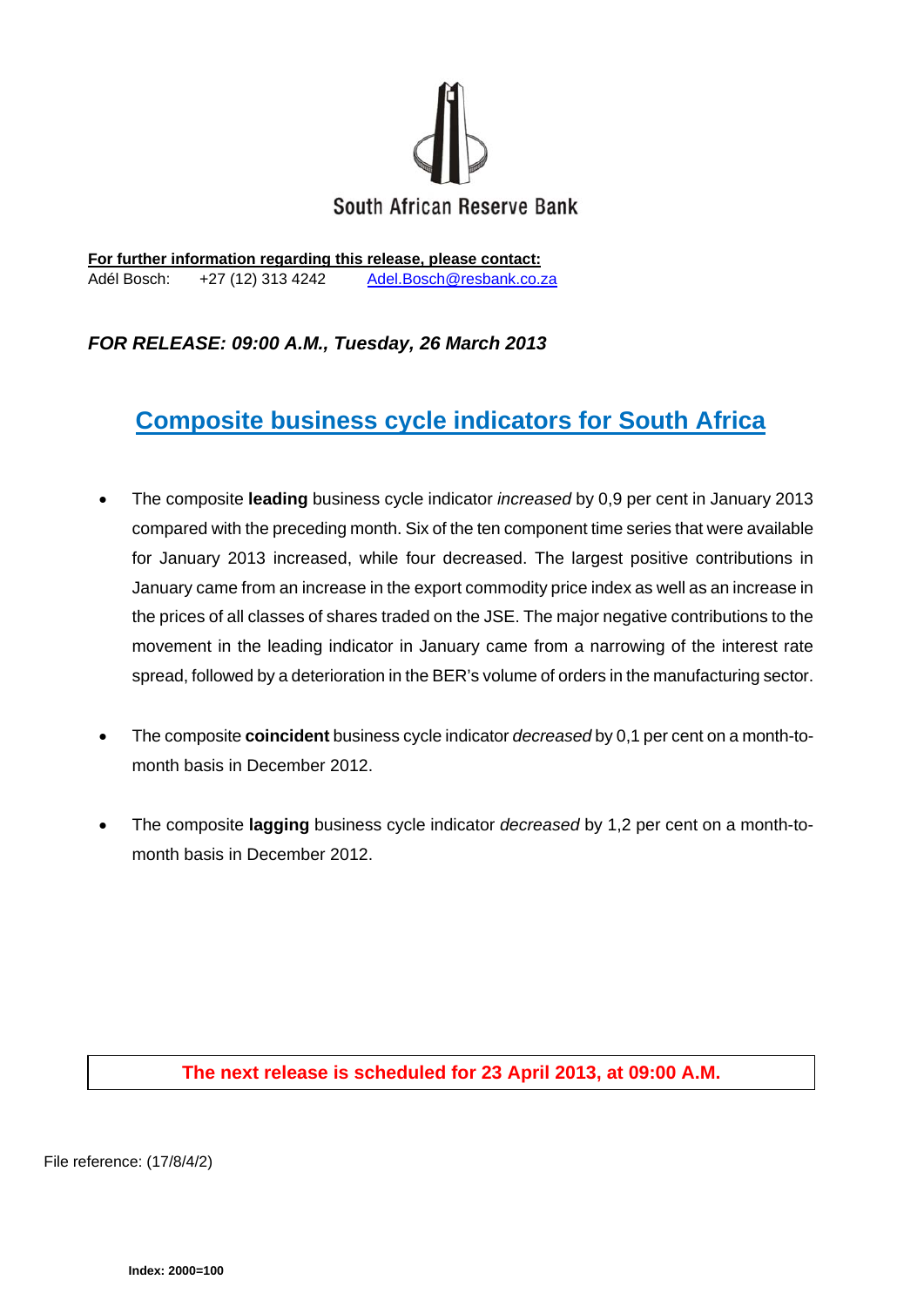

**2009 2010 2011 2012 2013**